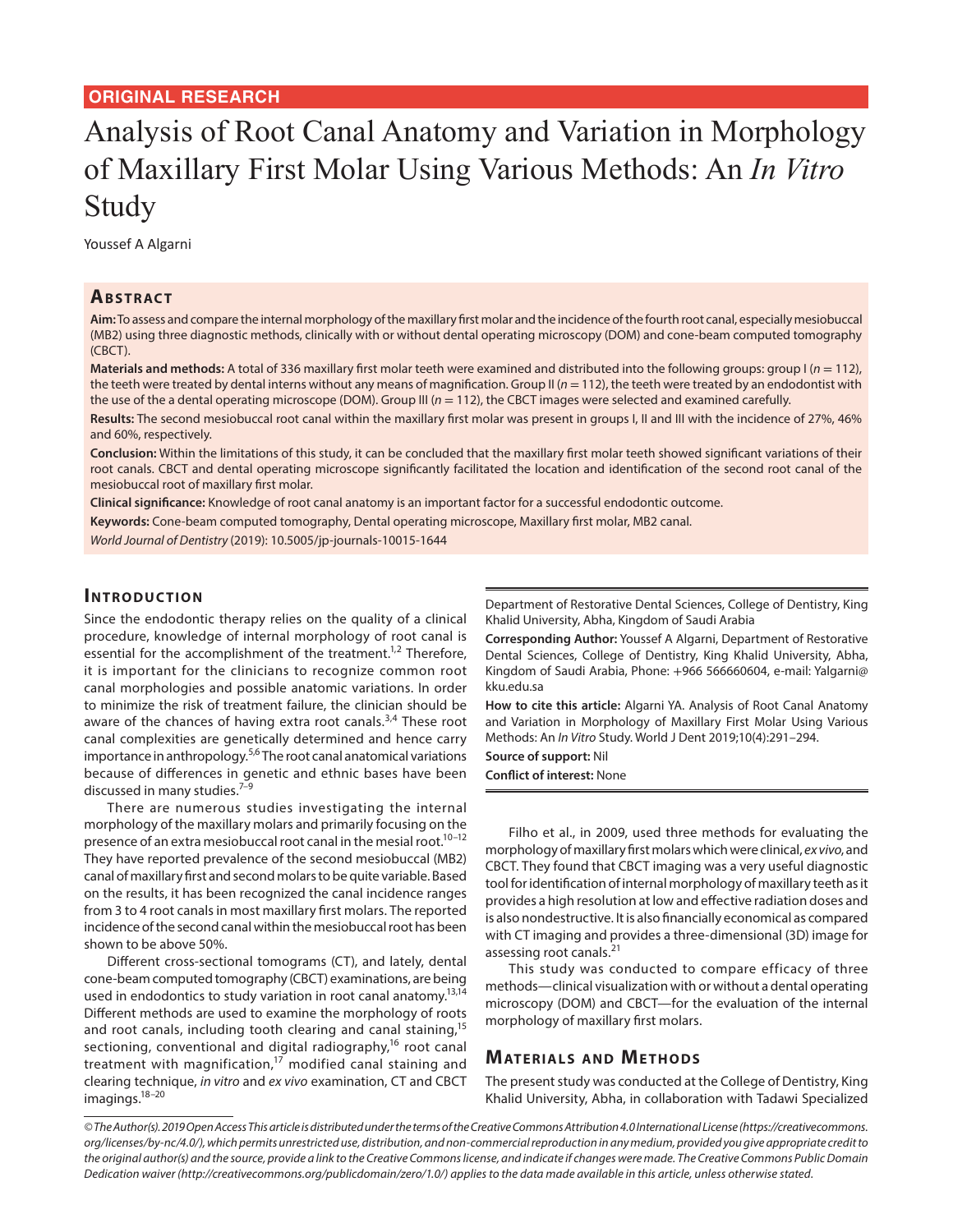Dental Center and Armed Force Hospital, Southern Region, Khamis Mushayt. A total of 336 patients, including male and female subjects from the southern region of Kingdom of Saudi Arabia, took part in the study. For conducting the study, ethical approval was procured from the ethical committee at King Khalid University, which conducts its studies as per the standards of Helsinki declaration.<sup>22</sup> A written consent was taken from all of the patient's participating in this study. According to the method used for analysis the patients were divided into 3 groups.

#### **Group I: Canal Assessment without Magnification**

In group I (visual assessment), the records of 112 endodontic treatments of maxillary first molars performed by dental interns (under the supervision of experienced staff) during year 2018 at College of Dentistry, King Khalid University, were assessed clinically and radiographically. The number of canals and their locations and variations were evaluated.

#### **Group II: Clinical Assessment with Dental Operating Microscope**

In the clinical assessment, the records of the endodontic treatments of 112 maxillary first molars performed by an endodontist under an operating microscope during year 2018 in the Tadawi Specialized Dental Center, Khamis Mushyat, and Kingdom of Saudi Arabia were evaluated. The number of canals and their locations and variations were evaluated.

#### **Group III: Cone-beam Computed Tomographic Evaluation (Fig. 1)**

Cone-beam computed tomography images of the first maxillary molar were taken in 187 patients, which were referred to Armed Forces Hospitals Southern Region (AFHSR), Khamis Mushayt, Asir, Kingdom of Saudi Arabia. The CBCT scans were acquired from patients for different purposes which included those suffering



from dento-alveolar trauma, tooth fracture, patients required a preoperative assessment for implants or prior to endodontic surgery, location of the impacted teeth before orthodontic treatment; and during root canal treatment on complex teeth or teeth with symptoms after root canal treatment.

Selection of teeth was done based on the following criteria:

- Maxillary permanent molar with no periapical lesions.
- No root canal filling material.
- No root canals with immature apex, resorption or calcification.
- The CBCT images of good quality.

Based on the database of patients, a total of 112 maxillary first molar teeth matched the above criteria.

The CBCT images were taken using CS 3D Imaging Software (Carestream Dental), operating at 80 kV and 5.0 mA, with an exposure time of 17 seconds. The voxel size and the slice thickness were 0.125 mm and 1.0 mm, respectively. The field of view was  $40 \times 40$  mm or 60  $\times$  60 mm based on the examination requirements. A licensed oral radiologist performed all the CBCT scans. Evaluation of the images was done by a team that comprised experienced endodontist and radiologist. All the samples were evaluated simultaneously and separately by both the evaluators, to achieve conformity. In cases where consensus was not reached a third evaluation was done by another endodontist to reach a final consensus. Number of roots, canal configuration, the number of canals and apical foramina per root were recorded according to Vertucci's classification.<sup>4</sup>

# **RESULTS**

In group I (canal assessment without magnification): all 112 maxillary first molars showed 100% incidence for mesiobuccal 1 root canal, palatal root canal and distobuccal root canal. Three root canals MB1, distobuccal and palatal were found in 72.32%, while four root canals MB1, MB2, distobuccal and palatal root canal were found in 27.67% (Table 1).

In group II (clinical under DOM): all 112 maxillary first molars showed 100% incidence for mesiobuccal 1 root canal, palatal root canal and distobuccal root canal. Three root canals MB1, distobuccal and palatal were found in 53.57%, while four root canals MB1, MB2, distobuccal and palatal root canal were found in 46.42%.

In group III (CBCT): all 112 maxillary first molars showed 100% incidence for mesiobuccal 1 root canal, palatal root canal and distobuccal root canal. Three root canals MB1, distobuccal and palatal were found in 39.28%, while four root canals MB1, MB2, distobuccal and palatal root canal were found in 60.71% (Table 1).

The CBCT (group III) showed maximum incidence of mesiobuccal 2 (MB2) canal (60.71%) followed by dental operating microscope (group II) (46.42%) and canal assessment without magnification (group I) (27.67%).

## **Dis c u s sio n**

The root canal anatomy requires a special attention during root canal therapy as it shows considerable variation and complexity. Proper knowledge of internal morphology of root canal is essential for optimal outcomes of the endodontic treatment. A wide range of variation has been reported in the literature with respect to the number of roots and root canals in each root in maxillary first molar.

According to Lee et al. the mesiobuccal root canal anatomy of maxillary first molars presents an endodontic challenge due to their considerable morphological variability and considerable morphological variability and complexity.<sup>23</sup> Special **Fig. 1:** CBCT image of maxillary first molar with MB2 canal considerable morphological variability and complexi

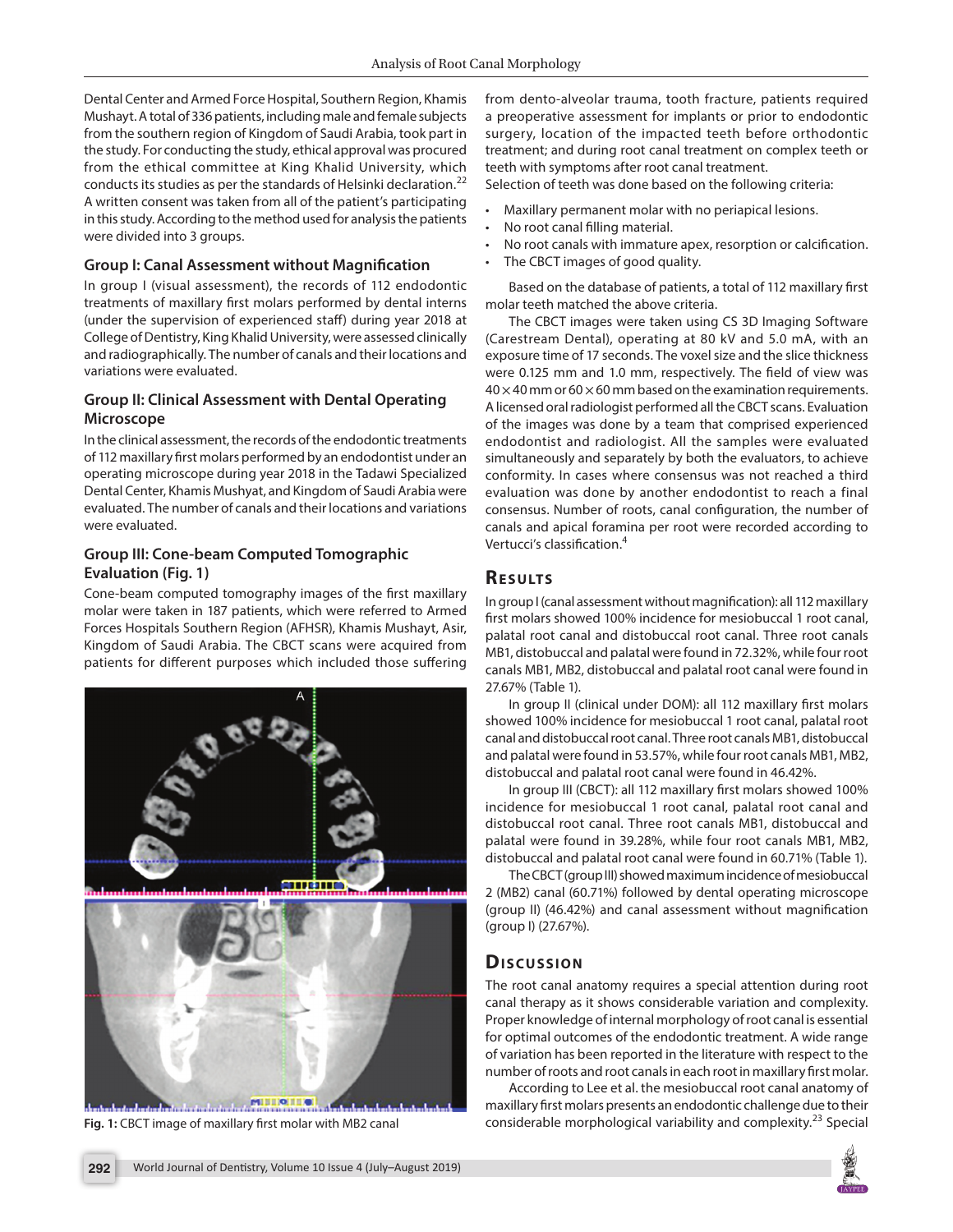|                     | Group I (assessment without<br>magnification)<br>Number of teeth (percentage<br>of canals) | Group II (assessment with<br>DOM)<br>Number of teeth (percentage<br>of canals) | Group III (assessment with CBCT)<br>Number of teeth (percentage of<br>canals) |
|---------------------|--------------------------------------------------------------------------------------------|--------------------------------------------------------------------------------|-------------------------------------------------------------------------------|
|                     |                                                                                            |                                                                                |                                                                               |
| 3 root canals       | 81 (72.32)                                                                                 | 60 (53.57)                                                                     | 44 (39.28)                                                                    |
| 4 root canals (MB2) | 31 (27.67)                                                                                 | 52 (46.42)                                                                     | 68 (60.71)                                                                    |
| 5 root canals       | 0(0)                                                                                       | 0(0)                                                                           | 0(0)                                                                          |

**Table 1:** Incidence of different root canals in each root of maxillary first molar analyzed by different methods (groups)

attention should be given during their endodontic management to prevent the undesirable consequences when they are left untreated with missed root canals. Allan et al. noticed that about 8.8% of endodontic failure cases that need retreatment were due to the presence of untreated missed canals.<sup>24</sup>

Traditionally, many methods like "champagne or bubble test" using sodium hypochlorite, staining with 1% methylene blue, canal location with sharp explorers, red line test, looking for bleeding signs, white line test and obliquely angled preoperative radiographs are used to locate extra canals.<sup>25</sup> Technological advances have resulted in introduction of newer techniques and methods like the use of magnifying loupes, operating microscopes, computerized radiographic techniques like conventional computerized tomography, cone beam computerized tomography, X-ray computed transaxial microtomography. All these newer methods have shown to greatly enhance the negotiation of mesiobuccal root canal systems in maxillary molar.<sup>26,27</sup>

Hence this study was conducted to analyze variation in root canal anatomy, particularly in relation to mesiobuccal canal in maxillary first molar using three different methods. The first method used to locate the MB2 in the present study was with naked eye (unaided vision) and the second was the use of dental operating microscope. Introduction of microscopes to endodontics is recent, even though they have been used in medical field since decades. Reasons for introducing microscopes to endodontics include enhanced visibility and lighting. According to Stropko,<sup>27</sup> identification of MB2 canal in maxillary first molar is enhanced clinically from 20 to 92% with the use of an operating microscope. Thus operating microscopes not only provide a great amount of light to illuminate the pulp chamber, but also magnify the chamber anatomy in great detail.

The result of group I showed that 31 out of 112 (Table 1) teeth showed MB2 canal orifice when viewed with unaided vision While the group II showed 52 out of 112 under the dental operating microscope at 20× magnification which represent 46.42%. These results correlate with the study conducted by Peeters in which they conclude that of the 308 maxillary first molars studied under dental operating microscope, 211 (68.5%) had an MB2 canal in their mesiobuccal root.<sup>28</sup>

In this study, third method used for evaluating root canal morphology was cone beam computerized tomography. Until recently, most of this core information on root canal anatomy would be obtained from conventional radiographs, but the main disadvantage with conventional film-based radiographs are the superimposition of images since they provide a 2-dimensional image of an actual 3D object. Nowadays this disadvantage is being overcome by a relatively newer diagnostic imaging modality which is cone beam computerized tomography.<sup>29</sup>

In the present study when teeth were analyzed under CBCT, 68 (60.71%) teeth showed MB2 canal orifice (Table 1). These results were almost similar to those reported by Shenoi et al. $^{29}$  who reported

an incidence of 80% MB2 canals under CBCT evaluation. However, Bauman in contrary to present study showed a much higher incidence of MB2 up to 92% under CBCT evaluation.<sup>30</sup>

## **CONCLUSION**

According to the results of this study, it can be concluded that a preoperative CBCT image and use of the dental operating microscope during endodontic treatment can significantly increase the identification of MB2 canal in a maxillary first molar.

#### **Re f e r e n c e s**

- 1. Ashraf H, Paymanpour P, et al. Healing of an extensive periradicular lesion subsequent to a proper endodontic treatment of a mandibular first premolar with complex anatomy. Case Rep Dent 2013;2013:972093. DOI: 10.1155/2013/972093.
- 2. Chang S, Lee J, et al. In-depth morphological study of mesiobuccal root canal systems in maxillary first molars: Review. Restor Dent Endod 2013;38(1):2–10. DOI: 10.5395/rde.2013.38.1.2.
- 3. Weine FS, Healey HJ, et al. Canal configuration in the mesiobuccal root of the maxillary first molar and its endodontic significance. Oral Surg Oral Med Oral Pathol 1969;28:419. DOI: 10.1016/0030-4220(69) 90237-0.
- 4. Vertucci FJ. Root canal morphology and its relationship to endodontic procedures. Endod Top 2005;10:3–29. DOI: 10.1111/j.1601- 1546.2005.00129.x.
- 5. Neelakantan P, Subbarao C, et al. Comparative evaluation of modified canal staining and clearing technique, cone-beam computed tomography, peripheral quantitative computed tomography, spiral computed tomography, and plain and contrast medium–enhanced digital radiography in studying root canal morphology. J Endod 2010;36:1547–1551. DOI: 10.1016/j.joen.2010.05.008.
- 6. Silva EJ, Nejaim Y, et al. Evaluation of root canal configuration of maxillary molars in a Brazilian population using cone-beam computed tomographic imaging: an *in vivo* study. J Endod 2014;40(2):173–176. DOI: 10.1016/j.joen.2013.10.002.
- 7. Chen GYH, Tong C. Investigation of the root canal configuration of mandibular first molars in a Taiwan Chinese population. Int Endod J 2009;42(11):1044–1049. DOI: 10.1111/j.1365-2591.2009.01619.x.
- 8. Weng XL, Yu SB, et al. Root canal morphology of permanent maxillary teeth in the Han nationality in the Chinese Guanzhong area: a new modified root canal staining technique. J Endod 2009;35:651–656. DOI: 10.1016/j.joen.2009.02.010.
- 9. Hosseinpour S, Kharazifard MJ, et al. Root Canal Morphology of Permanent Mandibular Premolars in Iranian Population: A Systematic Review. Iran Endod J 2016;11(3):150–156.
- 10. Pecora JD, Woelfel JB, et al. Morphologic study of the maxillary molars. Part II: internal anatomy. Braz Dent J 1992;3:53–57.
- 11. Sert S, Bayirli GS. Evaluation of the root canal configurations of the mandibular and maxillary permanent teeth by gender in the Turkish population. J Endod 2004;30:391–398. DOI: 10.1097/00004770- 200406000-00004.
- 12. Cleghorn BM, Christie WH, et al. Root and root canal morphology of the human permanent maxillary first molar: a literature review. J Endod 2006;32:813–821. DOI: 10.1016/j.joen.2006.04.014.